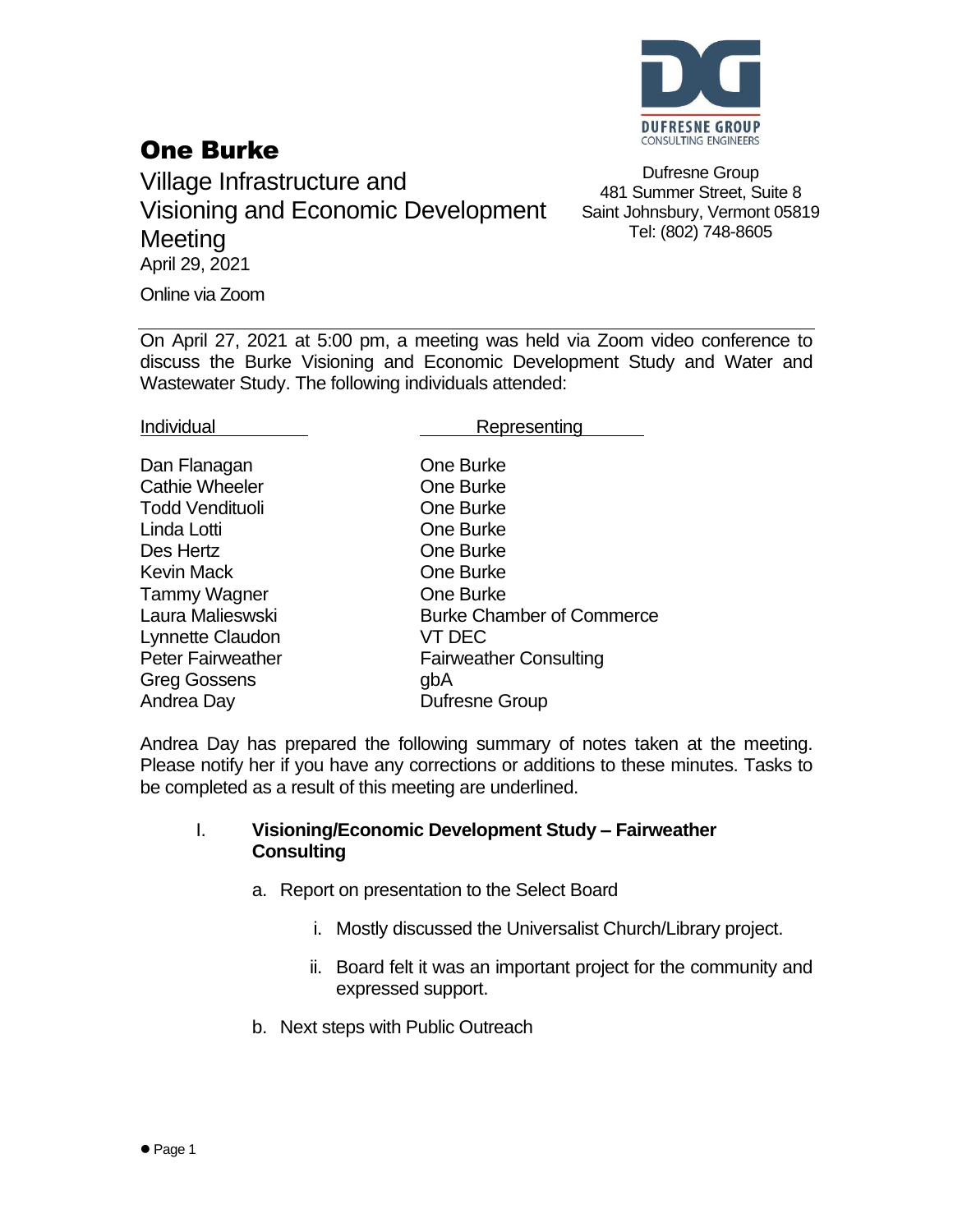- i. Peter suggests another session with a presentation of the draft report.
- ii. Outreach at the Strawberry Festival a possibility but project is scheduled to be mostly wrapped up by then.
- c. Timeline for completing Visioning and Economic Development Report
	- i. Report will be wrapped up over the next month with the goal of completion by the end of May.
	- ii. Hard copy and electronic copies of the final report will be available. Hard copies can be provided to the Select Board and One Burke. Electronic copies can be made available on the Town website.
- II. The minutes from the March 23, 2021 meeting were approved.

## III. **Water & Wastewater Study**

- a. Letters were sent out to the second set of residents for well testing. Waiting on responses. DG will start calling to follow up on the letters and get the testing scheduled.
- b. FONSI update
	- i. FONSI drafted and needs to be presented at the Select Board meeting.
	- ii. Lynnette and Mike to coordinate on attendance at the next Select Board meeting.
- c. UVM CAP update
	- i. Lynnette will provide a purchase order to UVM CAP to complete the archaeologic investigations. An on-site investigation of the West Burke site near the Town offices and preliminary investigations of the East Burke sites.
- d. Funding opportunities
	- i. ARPA bill allotted funds with \$170 million going to water and wastewater of that \$30 million is targeted to Village Wastewater. The State is looking to spend \$10 million/year for three years on Village wastewater. How the funds will be distributed is yet to be determined. The legislature has not determined the details yet.